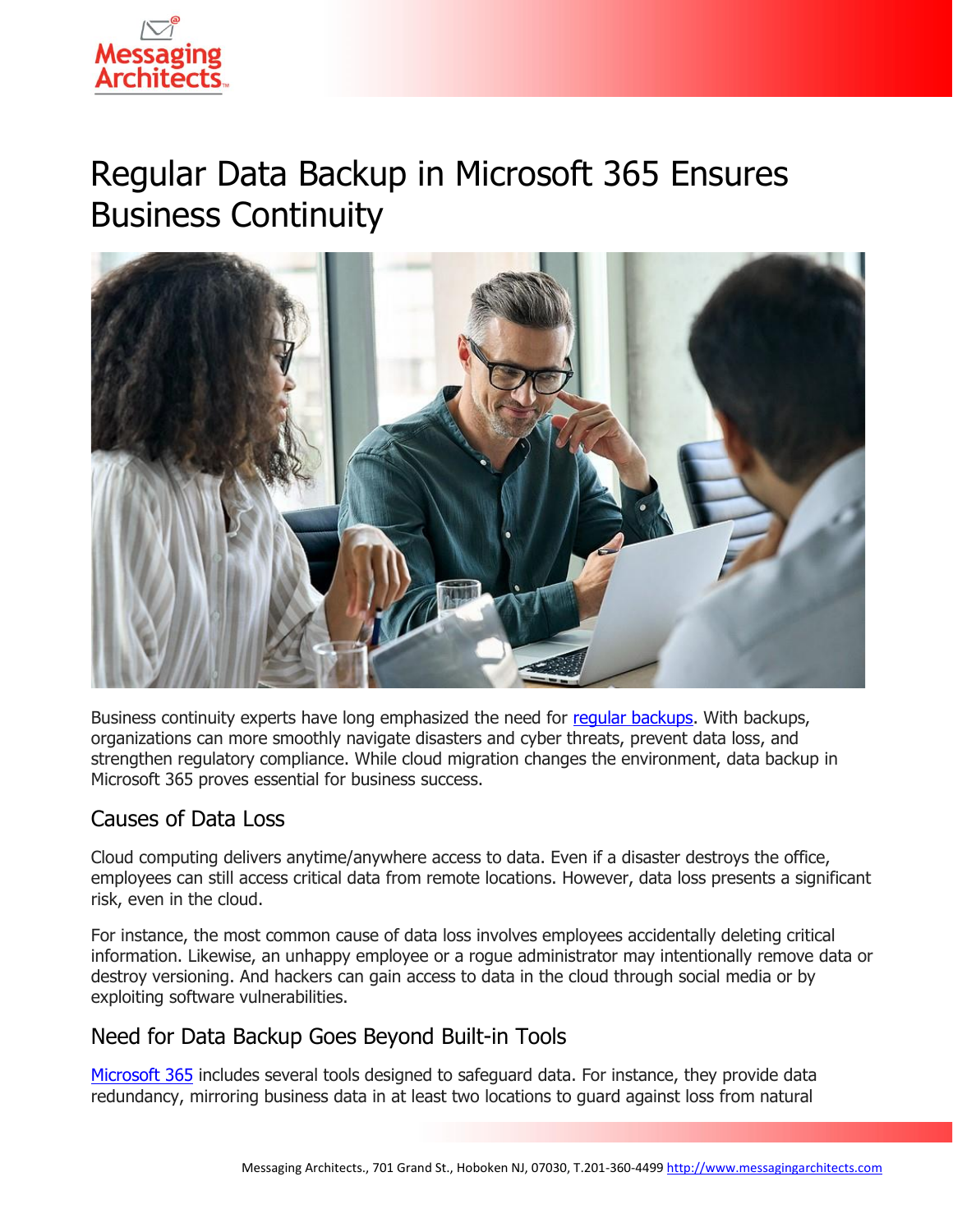

disasters. In addition, Microsoft retains a 14-day backup of Office 365 data. And organizations can set retention policies and data loss prevention (DLP) policies.

While these tools provide some measure of protection, organizations must understand the limitations. For example, in most cases, organizations fail to discover data loss until well beyond the period that Microsoft retains data. And Microsoft does not offer point-in-time recovery. Finally, retention policies can prove complex, and they depend on proper configuration.

To adequately protect themselves, organizations should implement a system of regular backups. This involves first determining what data to back up, then pinpointing where it resides and how it is organized.



#### Back Up Critical Business Data

Microsoft 365 includes a host of tools for collaboration, which store data in a variety of locations. For instance, users keep and share documents through SharePoint and OneDrive. Outlook mailboxes contain thousands of emails and appointments. And Teams stores chats and voicemails for future reference.

The organization will need to determine how much of this data requires backup and how often to run backups. This varies, depending on business needs, industry regulations and applicable legislation, such as HIPAA.

## Preserve Data Organization and Configuration

In addition to the data itself, organizations must consider the structure of the data. For instance, envision a library with thousands of books. Imagine if librarians simply dumped the books into a huge pile, instead of filing them according to subject and author name. In that case, library patrons would find it extremely difficult to find the information they needed.